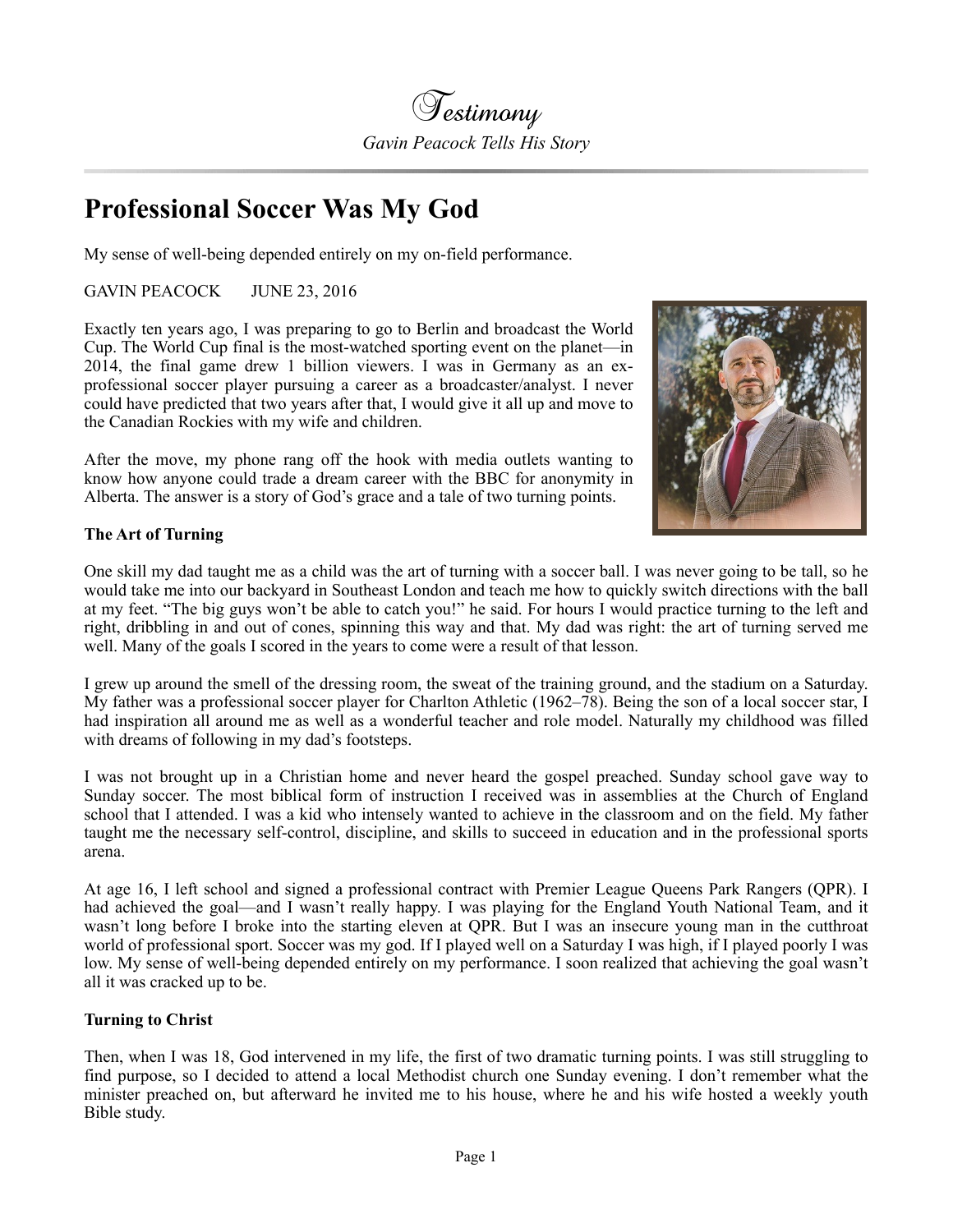I walked into a room full of young people as the one with money, career, and fame. I even rolled up in the car I had bought, a 1980s icon, the Ford Escort XR3i. I was the in crowd, and they were not. Yet when they spoke about Jesus, they displayed a life and joy that I did not have. They talked about sin as if it had consequence and about God as if they knew him. I was a Moralistic Therapeutic Deist before the term was coined. I thought God existed to make me happy and that if I were a good person I'd go to heaven.

I decided to return to the Bible study the following week and the next, and I began to hear the gospel for the first time. I realized that my biggest problem wasn't whether I met the disapproval of a 20,000-strong crowd on Saturday; my biggest problem was my sin and the disapproval of almighty God. I realized that the biggest obstacle to happiness was that soccer was king instead of Jesus, who provided a perfect righteousness for me. I realized what Augustine had expressed many years before in his Confessions: "Thou hast made us for thyself, O Lord, and our heart is restless until it finds its rest in thee." Over time, my eyes were opened through that Sunday meeting, and I turned, repented, and believed the gospel. My heart still burned for soccer, but it burned for Christ more.

I was open with my teammates and immediately told them I had become a Christian. Their reaction was a mixture of mockery and intrigue. Then they watched to see if my life matched my profession of faith. People often ask if it's difficult being a Christian and a star athlete. I answer, "It's difficult being a Christian in any walk of life." The battle against the world, the flesh, and the Devil is difficult for everyone.

Christian maturity is a slow process, but in the world of professional sport, your slow sanctification is on show. Perhaps the difference in professional sport is that the highs and lows of life are extreme, very close together, and very public. The scrutiny is intense. Christian maturity is a slow process, but in the world of professional sport, your slow sanctification is on show. You can sign a lucrative contract one day, and your career could be finished by one tackle the next day. Those were thrilling and testing days, filled with massive highs and lows, cup finals and promotions, defeat and relegation. I experienced the full gamut as a believer.

Uncertainty plagues the professional soccer player. On one level the uncertainty and drama spur men on to play their best; on another level they cause deep insecurity. That used to be me as a young man, but as a Christian I now feared the Lord more than the crowd. Soccer wasn't my idol anymore.

The biggest test of that truth came when it was time to end my career. I was 35 with a chronic knee injury and knew the day had come to retire. Giving up a good thing or having it taken away reveals how much you love the Lord. Through the pain of our losses he shows us that he is always with us and asks us if he is enough. And so it was when I ended my 18-year career in July 2002. It was a privilege to play for QPR, Chelsea, and Newcastle United, but the schoolboy dream was over.

## **Turning to Ministry**

A door opened for a broadcasting career with the BBC, and it wasn't long before I was covering weekly shows, like Match of the Day, for several million UK viewers. It was a job that found its apex at the 2006 World Cup. Yet shortly afterward the second turning point came: the call to pastoral ministry.

Until then I had always had opportunities for Christian witness as a soccer player and broadcaster, but never had the urge to preach. Then, while reading though the pastoral Epistles, I began to feel a strong desire to pursue pastoral ministry. My church affirmed the call, and after a period of testing, I knew I was going to give up a second dream career for ministry. My public profile in the UK was high, so a season of study in Canada, where we had regularly visited, seemed to be a good decision. In 2008, I left the shores of England. Within weeks I went from speaking on TV about David Beckham and Cristiano Ronaldo to writing papers on John Calvin and Jonathan Edwards.

Remarkably, I am still here as a pastor at Calvary Grace Church in Calgary and international director for the Council on Biblical Manhood and Womanhood. One of the great needs of the day is biblical manhood, and one of my passions is to build men for Christ and help the church see the beauty of complementarity.

All those years ago, my earthly father taught me the art of turning, but it was my heavenly Father who turned me first to Christ and then to preach his gospel. Turning from sin and trusting in Christ for salvation isn't just a onetime initial event; it is the substance of the Christian life. As Luther said in the first of his 95 Theses, "When our